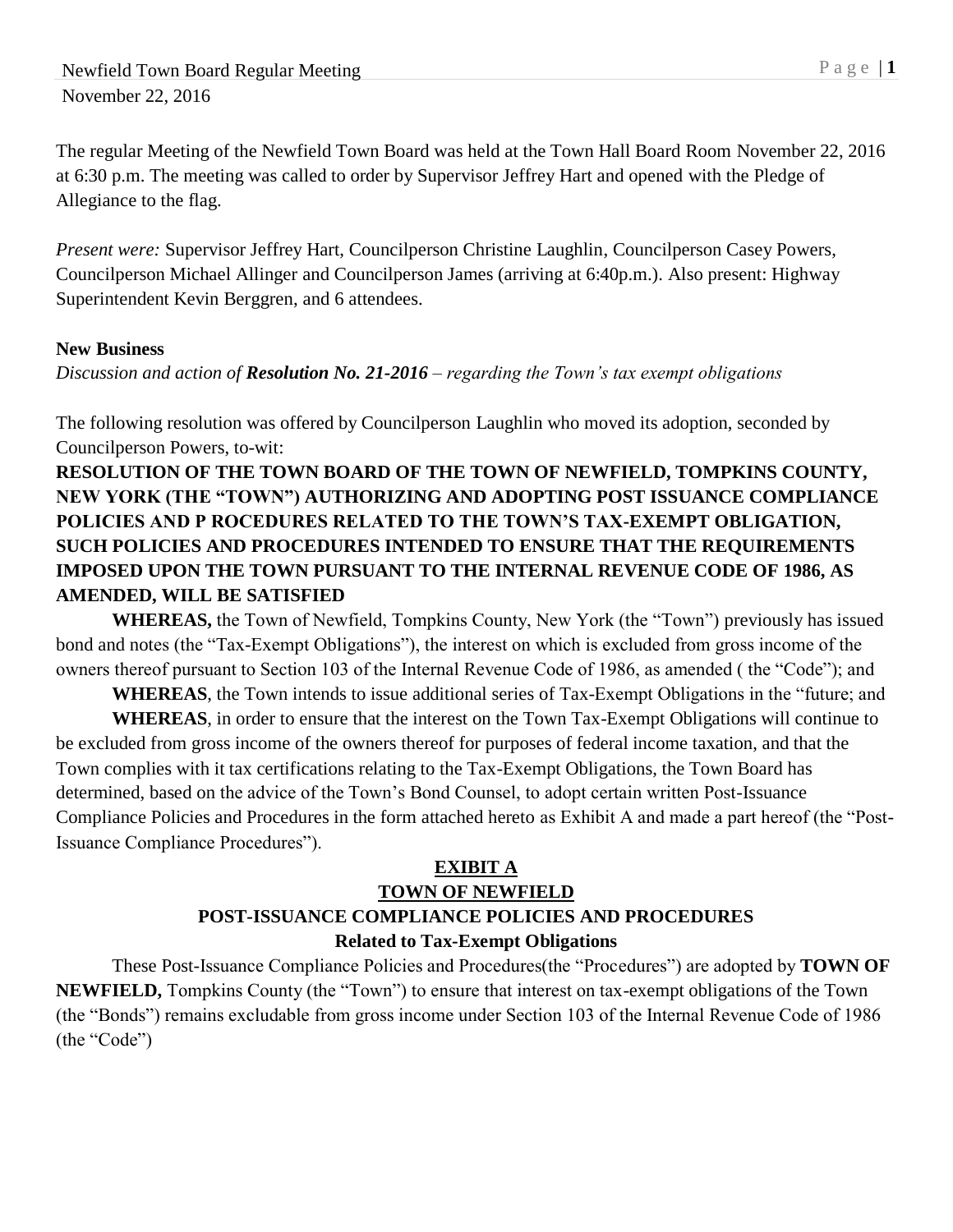In order to ensure continued compliance with requirements of the Code and the applicable regulations (the "Applicable Federal Tax Law") associated with the issuance of Bonds, the Town will consult with the Town's Bond Counsel, in advance, regarding deviations from the facts and expectations set forth in the closing certifications relating to any issue of Bonds.

If a result of changes to the Applicable federal Tax Law or the New York State Local Finance Law these Procedures are in conflict with such laws, the Town will consult with Bond Counsel regarding the proper course of action, including amending these Guidelines.

# **I. Procedures**

The Town Supervisor of the Town (the "Designated Tax Compliance Official") is the primary person to consult with the Town's Bond Counsel ("Bond Counsel"), financial advisor and other advisors on a continual basis for the entire term of the Bonds. The Designated Tax Compliance Officer may delegate to his or her staff or other Town personnel contract with independent contractors (such as an arbitrage/rebate consultant) responsibility for different aspects of post-issuance tax compliance. However, the Designated Tax Compliance Official will be ultimately responsible for implementing the procedures described herein.

## **II. Securing Closing Documents**

Following each issuance of Bonds, the Designated Tax Compliance Official or his or her designee will:

- a. Confirm the filing of the Form 8038 or Form 8038G (or applicable successor form) with Internal Revenue Service ("IRS"). Filing of the applicable Form 8038 is usually undertaken or overseen by Bond Counsel at or soon after the closing of a bond issue.
- b. Obtain and store the Transcript of Proceedings prepared by Bond Counsel (which typically includes the applicable form 8038 and the Arbitrage and Tax Certificate containing the Town's expectations as of the date of issuance of the bond issue).

## **III. Recordkeeping**

The Designated Tax Compliance Official or his or her designee will:

- a. Establish a plan for keeping relevant books and records as to the investment and the expenditure of bond proceeds.
- b. Keep accurate records including:
	- (i) Basic records relating to the bond transactions (including the bond resolutions, closing documents, and the Bond Counsel Opinion (see Securing Closing Documents, above);
	- (ii) Documentation evidencing the expenditure of bond proceeds);
	- (iii) Documentations evidencing use of bond-financed property by public and private sources(i.e., copies of leases, management contracts);
	- (iv) Documentation evidencing all sources of payment or security for the bonds; and
	- (v) Documentation pertaining to any investment of bond proceeds (including the purchase and sale of securities, subscriptions for United States Treasury Securities-State and Local Government Series ("SLGs"), yield calculations for each class of investments, actual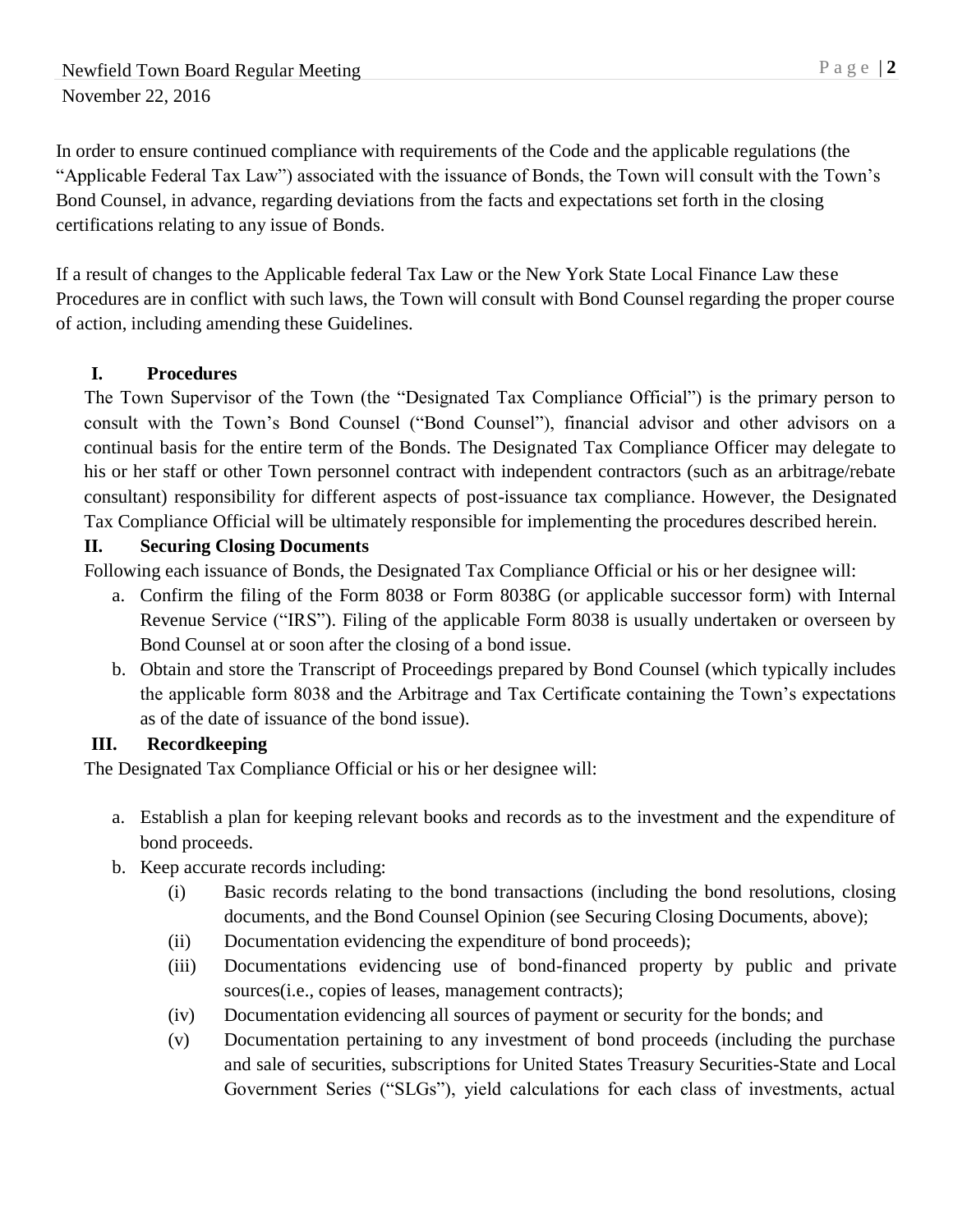investment income received from the investment of proceeds, guaranteed investment contracts and rebate calculations).

- c. Keep accurate records in a manner that ensures their complete access to the IRS so long as they are material.
- d. Keep the relevant records for each issue of bonds for as long as such issue of bonds is outstanding (including any bonds issued to refund such issue of bonds) plus three years after the final redemption date of the bonds.

# **IV. Arbitrage Rebate and Arbitrage Yield Restriction**

The Designated Tax Compliance Official or his or her designee will:

- **a.** Engage the services of the Town's financial advisor or an arbitrage/rebate consultant for assistance in compliance with arbitrage related issues.
- **b.** Consult with the Town's bond counsel, and/or financial advisor to determine if an issue of Bonds is exempt from the rebate requirement under the exception for "small issuers" (Section  $14(f)(4)(D)$  of the Code).
- **c.** Work with the Town's bond counsel, financial advisor and/or arbitrage/rebate consultant to monitor compliance with "temporary period exceptions" for expenditure of bond proceeds, typically three years for new money bonds and provide for yield restriction of investments or "yield reduction payments" if exceptions are not satisfied.
- **d.** Work with the Town's bond counsel and financial advisor to ensure investments acquired with bond proceeds are purchased at fair market value. This may include use of bidding procedures under the regulatory safe harbor (Section1.148-5(d) of the Regulations).
- **e.** Consult with the Town's bond counsel or arbitrage rebate consultant prior to the creation of funds which would reasonably be expected to be used to pay debt service on tax-exempt bonds to determine in advance whether such funds must be invested at restricted yield (i.e., yield restricted).
- **f.** Consult with Town'**s** bond counsel and financial advisor before engaging in post issuance credit enhancement transactions (e.g., bond insurance, letter of credit) or hedging transactions (e.g., interest rate swap, cap).
- **g.** Consult with the Town**'s** bond counsel, financial advisor, and/or arbitrage rebate consultant to identify situations in which compliance with applicable yield restrictions depends upon subsequent investments (e.g., purchase of 0% SLGS from the U.S. Treasury ) and monitor implementation.
- **h.** Work with an arbitrage rebate consultant to arrange for timely computation of any rebate/yield reduction payment liability and, if an amount is payable, for the timely filing of Form 8038-T, Arbitrage Rebate, Yield Reduction and Penalty in Lieu of Arbitrage Rebate (or applicable successor form), and payment of such liability. Rebate/Yield Reduction payments are ordinarily due at 5-year intervals.
- **V. Private Use of Bond-Financed Facilities**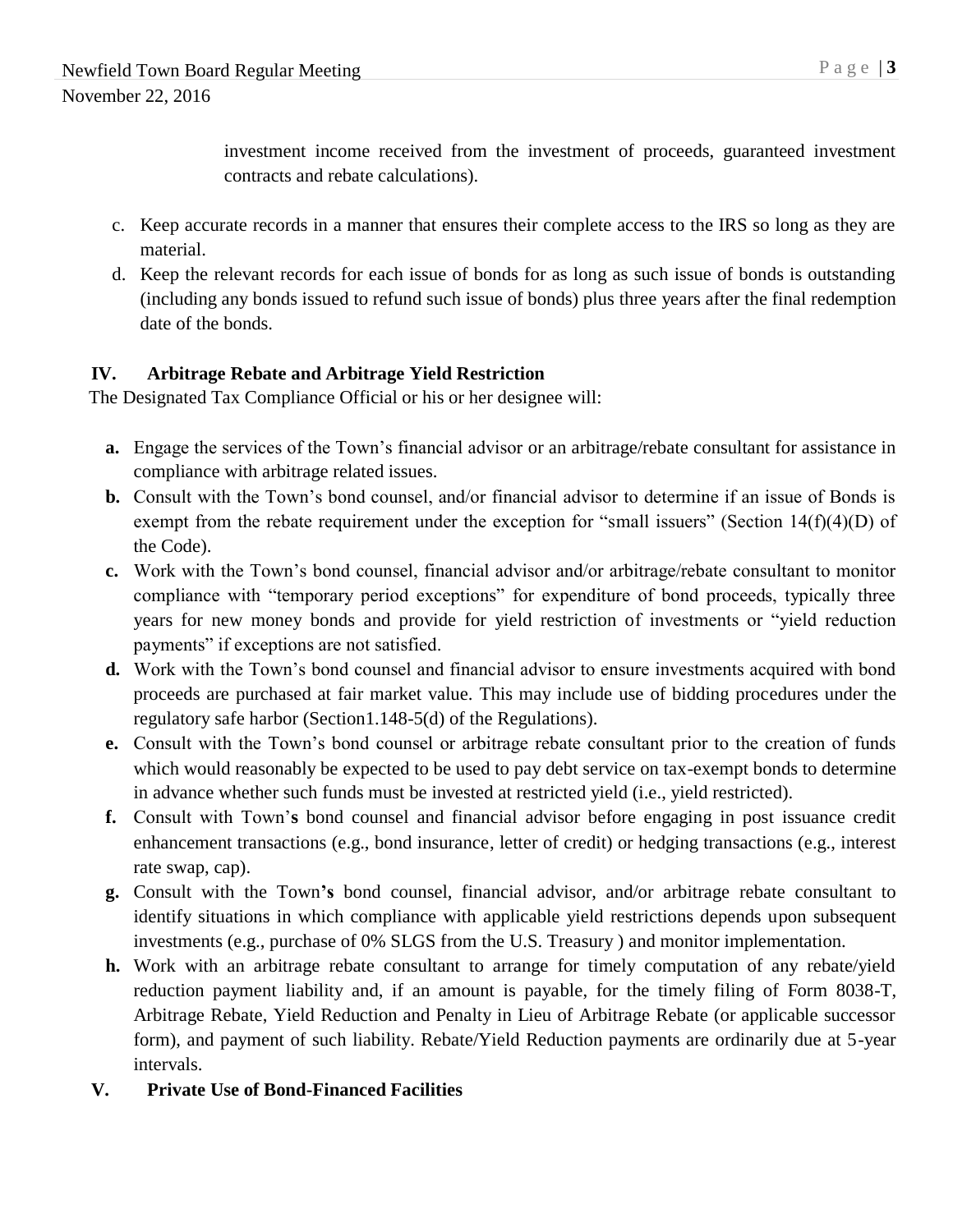The Designated Tax Compliance Official or his or her designee will:

- a. Create and maintain records regarding which bond or note issues were used to finance which facilities. These records shall incorporate the refunding or partial refunding of any bond issues.
- b. Record the allocation of bond proceeds to expenditures, including reimbursements. These records will be consistent with the expenditures used for arbitrage purposes.
- c. Record the allocation of bond proceeds and funds from other sources in connection with any bond funded project. Review expenditure of bond proceeds with bond counsel to ensure bond proceeds are used for qualifying costs.
- d. Review with bond counsel prior to the sale or lease of a bond-financed facility, or the granting of a license or management contract, or any other arrangement allowing private use of a bond financed facility, the terms of such arrangement.
- e. Keep records of private use, if any, of bond financed facilities to monitor the amount of private use of bond financed facilities. Private use of bond-financed facilities shall be reviewed no less frequently than once a year (in connection with the preparation of the annual financial statements). If a change in private use occurs, bond counsel will be consulted to determine if remedial action is necessary.

**Section 1.** The Board hereby approves and adopts the Post-Issuance Compliance Procedures.

**Section 2.** The Board hereby appoints the Town Supervisor of the Town to serve as the "Designated Tax Compliance Official" under the Post-Issuance Compliance procedures and hereby authorizes and directs the Town Supervisor, acting in such capacity, to take such actions after appropriate consultation with Bond Counsel to the Town, as the Town Supervisor deems necessary, appropriate or desirable to effect the implementation of the Post Issuance Compliance Procedures, and hereby further authorizes the Town Supervisor , as such Designated Tax Compliance Official, to delegate to such other Town officials or employees as the Town Supervisor shall determine is necessary or appropriate, the responsibility to take certain specific actions called for by the Post-Issuance Compliance Procedures.

**Section 3.** This Resolution shall take effect immediately.

The question of the adoption of the foregoing resolution was duly put to vote on a roll call, which resulted as follows:

| <b>Councilperson Powers</b> | <b>VOTING</b> | <b>AYE</b>    |
|-----------------------------|---------------|---------------|
| Councilperson Laughlin      | <b>VOTING</b> | <b>AYE</b>    |
| Councilperson Allinger      | <b>VOTING</b> | <b>AYE</b>    |
| Supervisor Hart             | <b>VOTING</b> | <b>AYE</b>    |
| Councilperson James         | <b>VOTING</b> | <b>ABSENT</b> |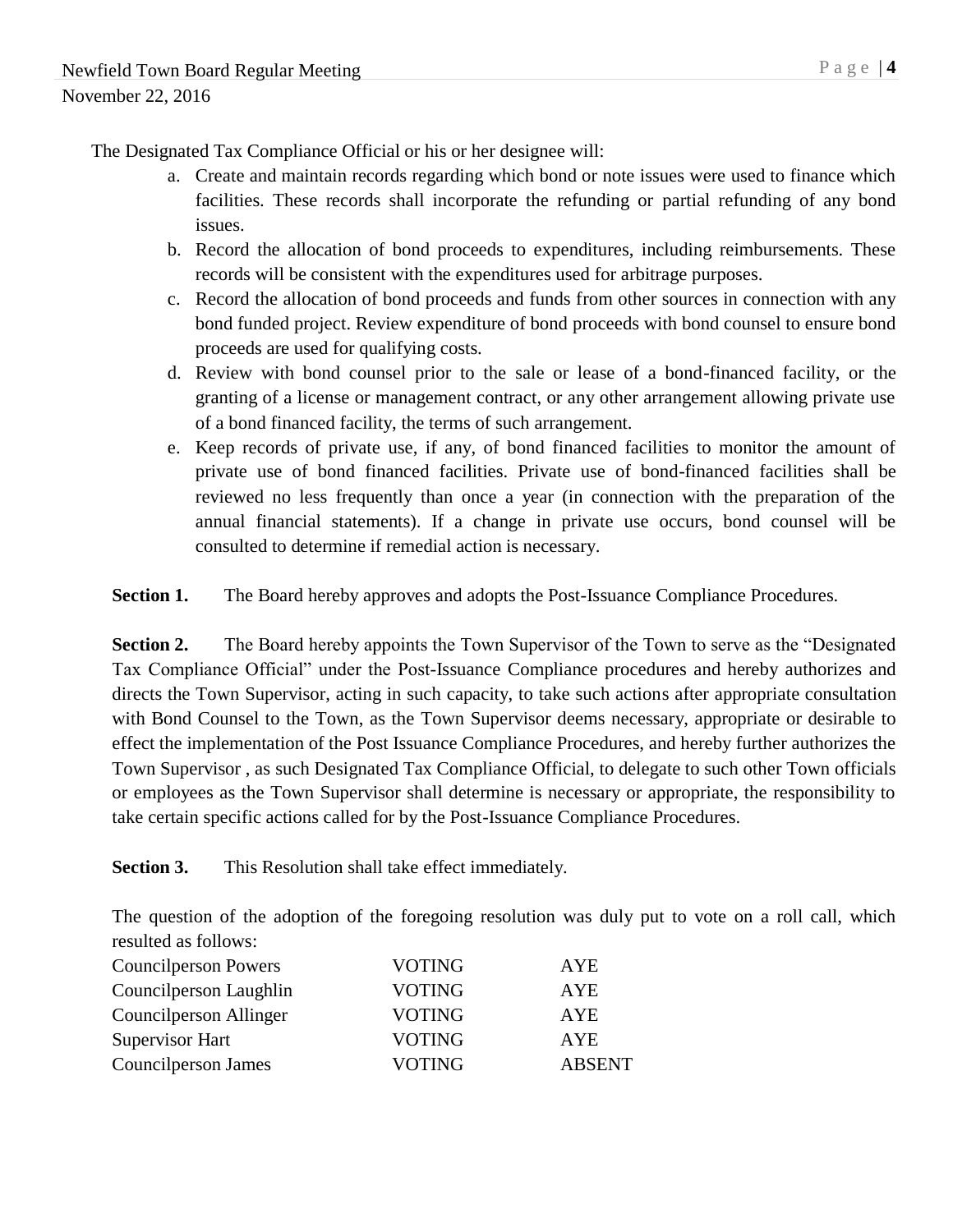The foregoing resolution was thereupon declared duly adopted.

*Discussion and approval of Resolution No. 22-2016 for the Town to enter into a Federal aid Local project Agreement for the Main Street Bridge replacement project*

#### **Resolution No. 22-2016**

Authorization to Execute Design Funding Agreement with NYSDOT – PIN 375617 – Main Street over West Branch Cayuga Inlet Bridge Replacement (BIN 2257740), Town of Newfield

**WHEREAS**, a Project to replace the Bridge on Main Street over West Branch Cayuga Inlet, BIN 2257740, P.I.N. 375617, (the Project) in the Town of Newfield, is eligible for funding as a locally-administered project under Title 23 U.S. Code, as amended, that calls for the apportionment of the costs of such program to be borne at the ratio of 80% federal funds and 20% non-federal funds, and

**WHEREAS**, the Town of Newfield desires to advance the Project by making a commitment of 100% of the non-federal share of the costs of Scoping, Design (Phases I-VI) and ROW Incidentals, now therefore be it

**RESOLVED**, on recommendation of the Town of Newfield Highway Superintendent, that the Newfield Town Board hereby approves the above-subject Project,

**RESOLVED**, further, that the Newfield Town Board hereby authorizes the Town Supervisor to pay in the first instance one hundred (100%) percent of the federal and non-federal share of the costs of Scoping, Design (Phases I-VI) and ROW Incidental work for the subject Project or portions thereof,

**RESOLVED**, further, that the sum of \$72,500.00 is hereby made available, to cover the cost of participation in the design phase of the Project,

**RESOLVED**, further, that in the event the full federal and non-federal share costs of the project exceeds the amount appropriated above, the Newfield Town Board shall convene as soon as possible to appropriate said excess amount immediately upon the notification of the New York State Department of Transportation thereof,

**RESOLVED**, further, that the Town of Newfield Highway Superintendent be and is hereby authorized to execute all necessary Agreements, certifications and reimbursement requests for Federal Aid on behalf of the Town of Newfield with the New York State Department of Transportation in connection with the advancement or approval of the Project and providing for the administration of the Project and the municipality's first instance funding of Project costs and permanent funding the local share of federal-aid and sate-aid eligible Project costs and all Project costs within appropriations therefor that are not so eligible,

**RESOLVED**, further, that a certified copy of this resolution be filed with the New York State Commissioner of Transportation by attaching it to any necessary Agreement in connection with the Project,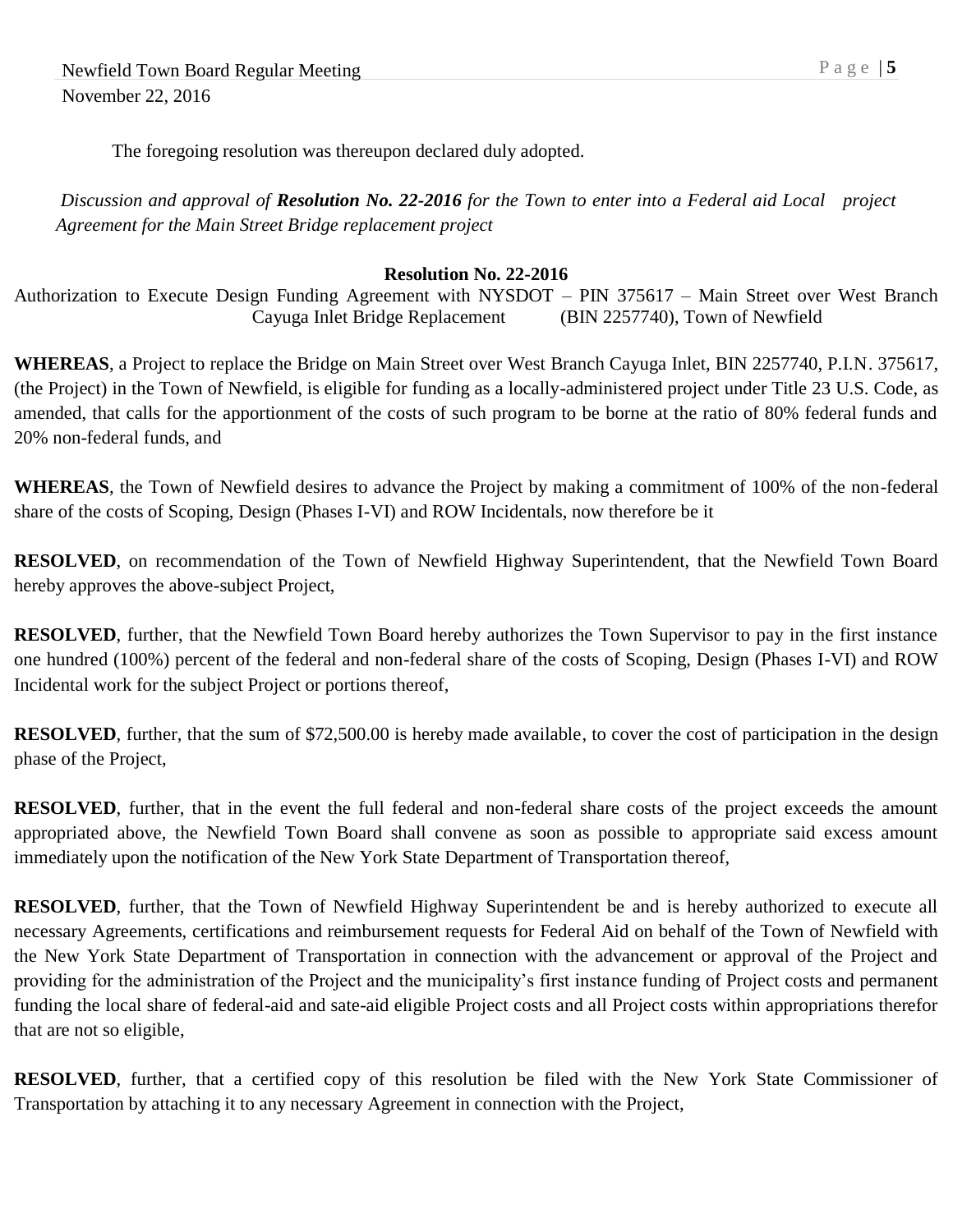## **RESOLVED**, further, that this resolution shall take effect immediately.

Motion was made by Councilperson Laughlin to approve Resolution No. 22-2016, seconded by Councilperson Allinger.

| Vote | AYES          | 4 Hart, Laughlin, Powers and Allinger |
|------|---------------|---------------------------------------|
|      | NAY.          |                                       |
|      | <b>ABSENT</b> | 1 James                               |

Carried

## **Old Business**

*Discussion of Gas extraction issues*

Special Counsel Guy Krough could not attend the meeting this evening due to a conflict. Mr. Krough did agree with Attorney Smith's interpretation that the Town could regulate what type of extraction it would permit. Councilperson Allinger commented this type of regulation had not been tested in the courts and felt the Town should pass a law similar to surrounding Towns that have been tested in the courts.

Councilperson Laughlin commented that she would not want the Town not to be able to harvest natural gas and would like to keep options open for regulation.

Councilperson James commented she is not convinced regulation would hold up in the courts and would prefer a total BAN.

Supervisor Hart stated he understands the issues and concerns but does not want Newfield setting a policy if there could be a safe way to extract the natural gas by fracking. Supervisor Hart also stated he did not want the Town to incur legal fees if challenged in court. Supervisor Hart asked if a BAN could be put in place for a certain number of years. Councilperson Allinger reminded the Board that the residents were requesting a BAN. Councilperson Powers stated she would like a full BAN because rulings that have been made are on land use. By deviating, it would no longer be regulating a land use but rather a specific land use. Councilperson Powers is also concerned about legal actions if a partial BAN were enacted. Councilperson Laughlin would like to have the Town Board meeting with Special Council Krough. Supervisor Hart asked if the Board agreed to adopt a full BAN should Special Counsel Krough use the Caroline BAN Law as a template or craft a new law for the Town of Newfield. Councilperson Powers suggested the Town of Newfield use Caroline template but craft it to fit into Newfield's needs.

It was agreed to meet with Special Council Krough to discuss crafting a local law for a full BAN for the Town of Newfield. Supervisor Hart will contact Special Council Krough to schedule a meeting in January 2017

## *Discussion of Wind Energy issues*

After much discussion regarding setbacks and noise regarding residential wind mills, it was decided to leave the Wind Energy Law as it is.